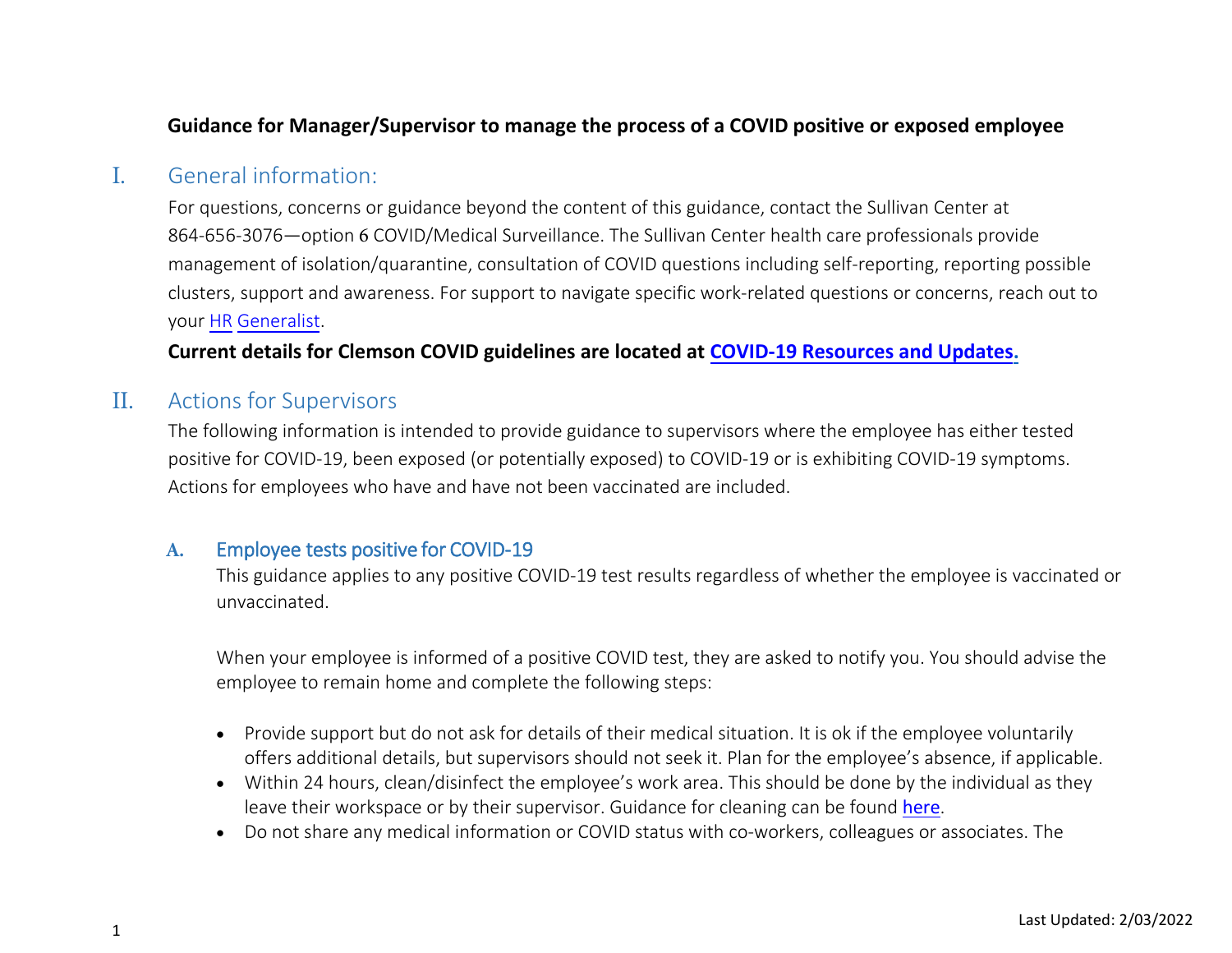employee who tests positive will be instructed to inform their close contacts of their exposure to COVID-19, so close contacts may quarantine if indicated.

- If an employee asks whether they are potentially exposed, let them know that if they are, they will be contacted directly by the person who has tested positive. If the employee wants to be cautious even if not contacted, they can [get tested](https://cucourse.app.clemson.edu/cvd19-testing/attendee.php) for COVID at any time and/or take the [COVID-19 Self-Assessment.](https://cvd19-self-assessment.app.clemson.edu/)
- If the employee is too sick to work remotely, they should request leave. Do not request the employee to conduct work while on approved sick leave. If the employee can continue to work, they can work out an arrangement with you, the supervisor.
- Supervisor welcomes employee back when they have completed isolation per the University's guidance.

### B. Employee is exposed (potentially) to COVID-19

An employee's response to being exposed to COVID-19 may differ depending upon their personal situation. Specific actions for the employee to take are provided by the Sullivan Center (via email) when the employee uses the [Self-Assessment Tool](https://cvd19-self-assessment.app.clemson.edu/) to report a potential exposure to COVID-19. To better understand the guidance provided to the employee, refer to the COVID-19 Resources and Updates, ["If you're exposed…"](https://www.clemson.edu/covid-19/medical-guidance/exposed.html)

When your employee informs you of an exposure (potentially), you should:

- Plan for the employee's absence, as applicable.
- If the employee has been exposed, provide support but do not ask for details. It is ok if the employee voluntarily offers additional details, but supervisors should not seek it.
- Do not ask if the employee has been vaccinated.
- Do not share with other co-workers or colleagues that the employee is quarantined.
- Supervisors may request employees to work remotely if their jobs allow for this flexibility AND the employee remains COVID negative and asymptomatic.
- If the employee is too sick to work, they should request leave. If the employee is on approved sick leave, do not request the employee to conduct work.

### C. Employee exhibiting COVID-19 symptoms

Advise the employee to remain home and complete the following steps: